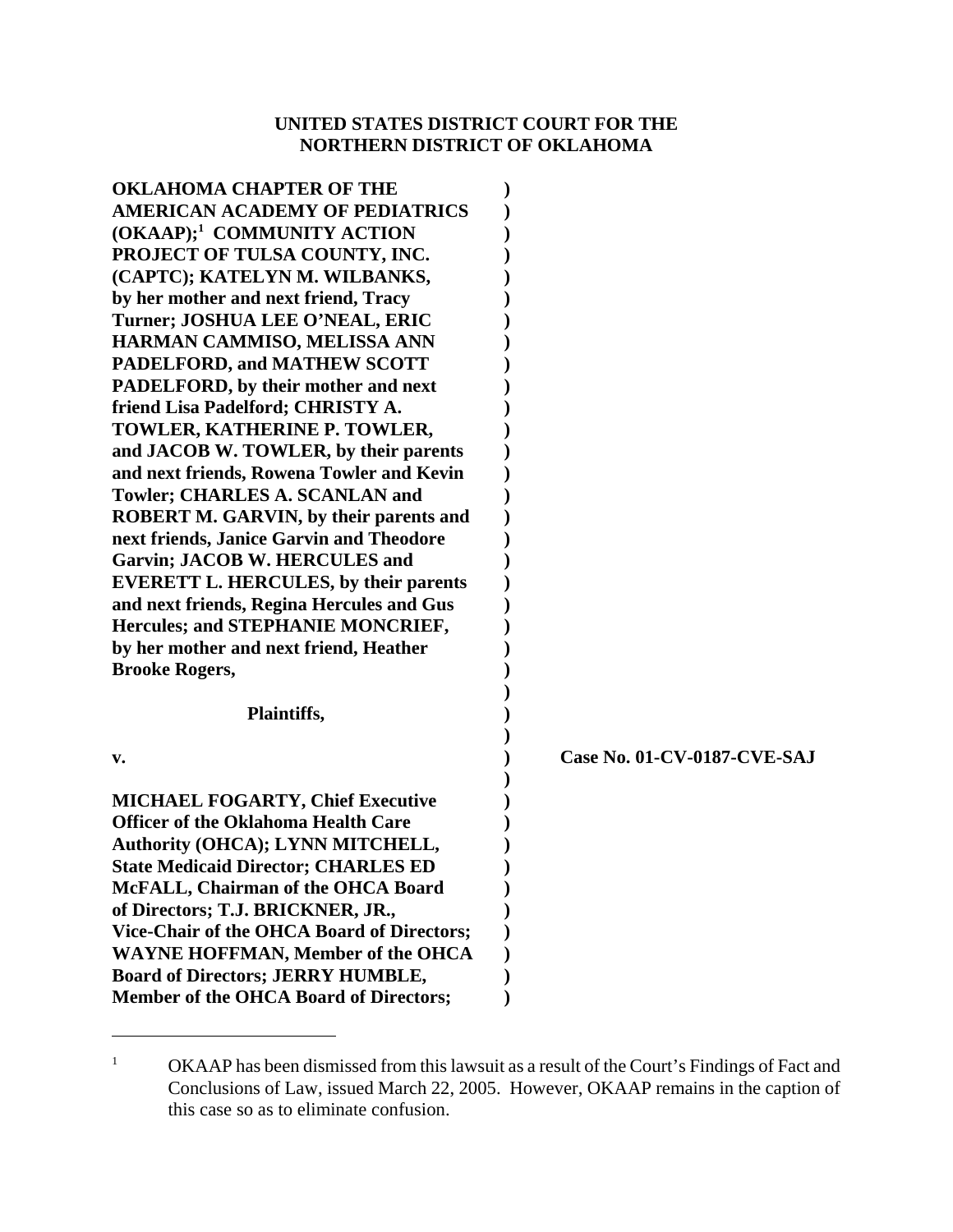**RONALD ROUNDS, O.D., Member of the ) OHCA Board of Directors; GEORGE ) MILLER, Member of the OHCA Board of ) Directors; LYLE ROGGOW, Member of the ) OHCA Board of Directors, )**

## **Defendants. )**

## **FINAL JUDGMENT AND PERMANENT INJUNCTION**

**)**

On March 22, 2005, the Court entered Findings of Fact and Conclusions of Law after having tried all issues presented before it in this matter. Consistent with the Findings of Fact and Conclusions of Law, the Court now hereby enters its Final Judgment and an Permanent Injunction.

This Court has subject matter jurisdiction under 28 U.S.C. § 1331, which confers on the federal district courts original jurisdiction over all civil suits arising under the Constitution and laws of the United States, and 28 U.S.C. § 1343(a)(3) and (4), which confers on the federal district courts original jurisdiction over all claims asserted under 42 U.S.C. § 1983 to redress any deprivation, under color of state law, of rights, privileges, and immunities guaranteed by the Constitution of the United States and the Acts of Congress. The Court retains jurisdiction of this matter for all purposes. Pursuant to 28 U.S.C. § 2201(a), the Court declares:

(a) in violation of 42 U.S.C. §1396a(a)(30(A), defendants are not assuring that payments are sufficient to enlist enough providers so that care and services are available to Medicaid-eligible children to the extent that such care and services are available to the general population in the geographic areas served by the Oklahoma Health Care Authority ("OHCA");

(b) defendants are not furnishing medical assistance with reasonable promptness to all eligible individuals, in violation of 42 U.S.C. §1396a(a)(8);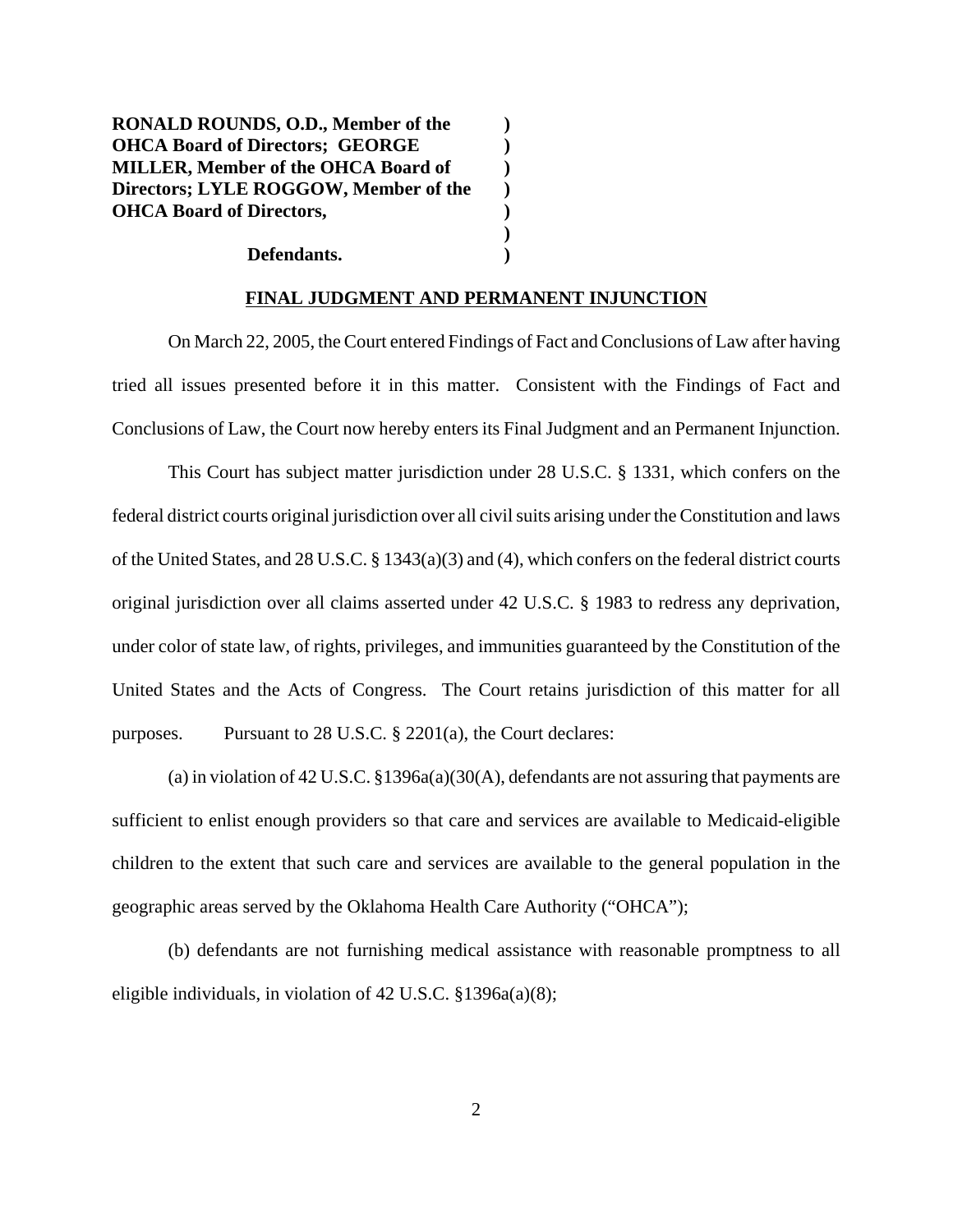(c) defendants are in substantial compliance with all Early and Periodic, Screening, Diagnosis and Treatment ("EPSDT") provisions of the Medicaid Act other than the requirement set forth in 42 U.S.C. §1396d(r)(1)(A)(i) that they establish a periodicity schedule for EPSDT screening services "after consultation with recognized medical and dental organizations involved in child health care";

(d) defendants' auto-assignment/default enrollment system does not constitute a violation of 42 U.S.C. §1396u-2(a)(4)(D);

(e) defendants' cross-agency relationship with the Oklahoma Department of Human Services ("DHS") does not constitute a violation of 42 U.S.C.  $\S$  1396a(a)(11)(A); and

(f) defendants, in compliance with federal law, may refuse to pay for experimental treatment desired by certain class members when their decisions are based upon reasonable concern for safety.

Based upon the foregoing, the Court hereby orders and permanently enjoins defendants, their successors, officers, agents, servants, and employees who receive actual notice of the Final Judgment and Permanent Injunction by personal service or otherwise, whether acting directly or through any entity, division, department, or agency, as follows:

1. As an immediate interim measure and in keeping with the OHCA budget requests for numerous years, the OHCA Board of Directors shall institute a fee schedule for fee-for-service physician (including pediatrician) reimbursement for covered, medically necessary physician services provided to minor children under the Oklahoma Medicaid Program at the rate for each Current Procedural Terminology ("CPT") Code that equals one hundred percent (100%) of the rate paid by Medicare for physician services as soon as possible within the strictures of the Oklahoma Open Meetings Act, 25 Okla. Stat. tit. 25, §301 et seq.; the Oklahoma Administrative Procedures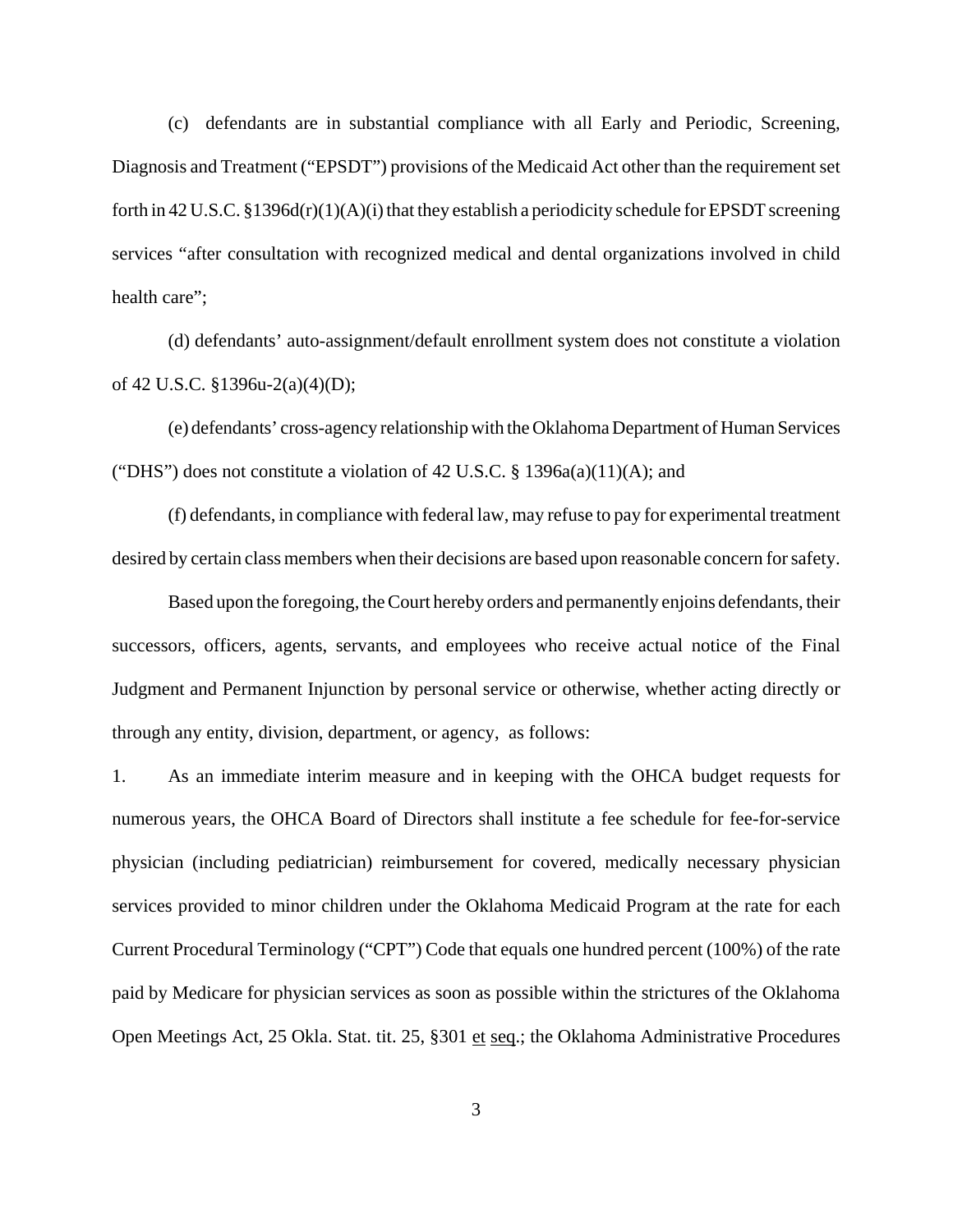Act, Okla. Stat., tit. 75, §250 et seq.; the federal Medicaid Act, 42 U.S.C. § 1396 et seq., and other relevant state or federal law, and following all approvals necessary from the United States Centers for Medicare and Medicaid Services.

2. At its next public meeting consistent with public notice requirements of the Oklahoma Open Meetings Act, 25 Okla. Stat. § 301 et seq., and other relevant state or federal law, the OHCA Board of Directors shall authorize OHCA administrative staff to negotiate a contract, in keeping with relevant state laws, with a nationally recognized economic consulting firm to conduct a study to determine the fee-for-service reimbursement rate necessary to assure reasonably prompt access to health care for minor children in the Oklahoma Medicaid Program while also complying with the utilization and efficiency requirements of 42 U.S.C. §1396a(a)(30)(a).

3. The rates to be studied are those for covered, medically-necessary services billed by the following physicians: primary care physicians, pediatricians, neurologists and pediatric neurologists; ear, nose and throat (ENT) specialists/otorhinolaryngologists; orthopedic specialists; child psychiatrists/child psychologists; electrophysiologists; urologists; nephrologists; pediatric cardiologists; allergists/immunologists; pediatric surgeons; dermatologists; dentists and pediadontists.

4. The study shall also include a determination and analysis of physician costs and overhead data in comparison with Medicaid reimbursement rates. It shall also include a determination and analysis of commercial payer rates paid to providers. The contract shall require a final report within six months of the date that the contract is executed by both parties. OHCA shall update this reimbursement and cost study and report as needed for its own use in ensuring compliance with the statute.

4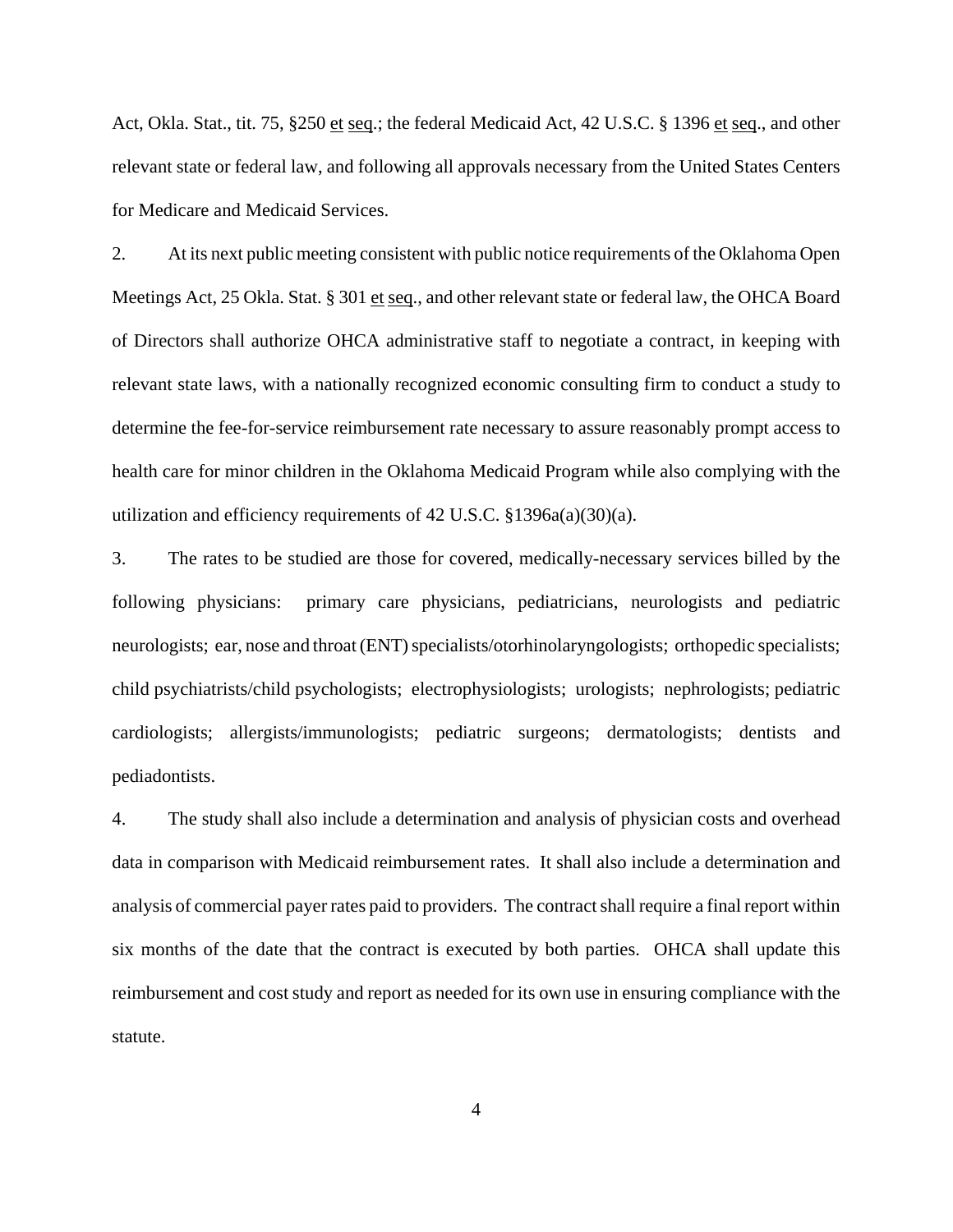5. As soon as possible within the strictures of the Oklahoma Open Meetings Act, 25 Okla. Stat. § 301 et seq., the Oklahoma Administrative Procedures Act, 75 Okla. Stat. § 250 et seq., the federal Medicaid Act, 42 U.S.C. §1396 et seq., and other relevant state or federal law, and following all approvals necessary from the United States Centers for Medicare and Medicaid Services, the OHCA Board of Directors shall institute a fee-for-service fee schedule determined by the consulting firm as necessary to assure reasonably prompt access to health care for minor children in the Oklahoma Medicaid Program. The schedule shall be adjusted as needed in accordance with the updated report. 6. In the event that OHCA is unable in good faith to negotiate the contract contemplated by this Final Judgment and Permanent Injunction by August 15, 2005, or if the study contemplated by the

contract is not completed within six months of the date the contract is executed by the parties, the OHCA shall adjust all Medicaid rates paid to providers so that the rates for covered, medically necessary physician services provided to minor children under the Oklahoma Medicaid Program are sufficient to ensure equal and reasonably prompt access to health care for such minor children.

7. The OHCA Board of Directors shall use its best efforts to attempt to obtain increased funding from the Oklahoma Legislature for the reimbursement changes mentioned herein; however, a lack of such funding shall not excuse compliance with this Permanent Injunction. This Permanent Injunction shall not prohibit or otherwise prevent OHCA from reducing the population, including children, eligible for Medicaid services to the statutory minimums provided by federal law or some higher number allowed by law on the basis of age, income, or other characteristic permitted by federal law. This Permanent Injunction shall not prohibit or otherwise prevent OHCA from discontinuing any optional Medicaid program, including waiver programs. This Permanent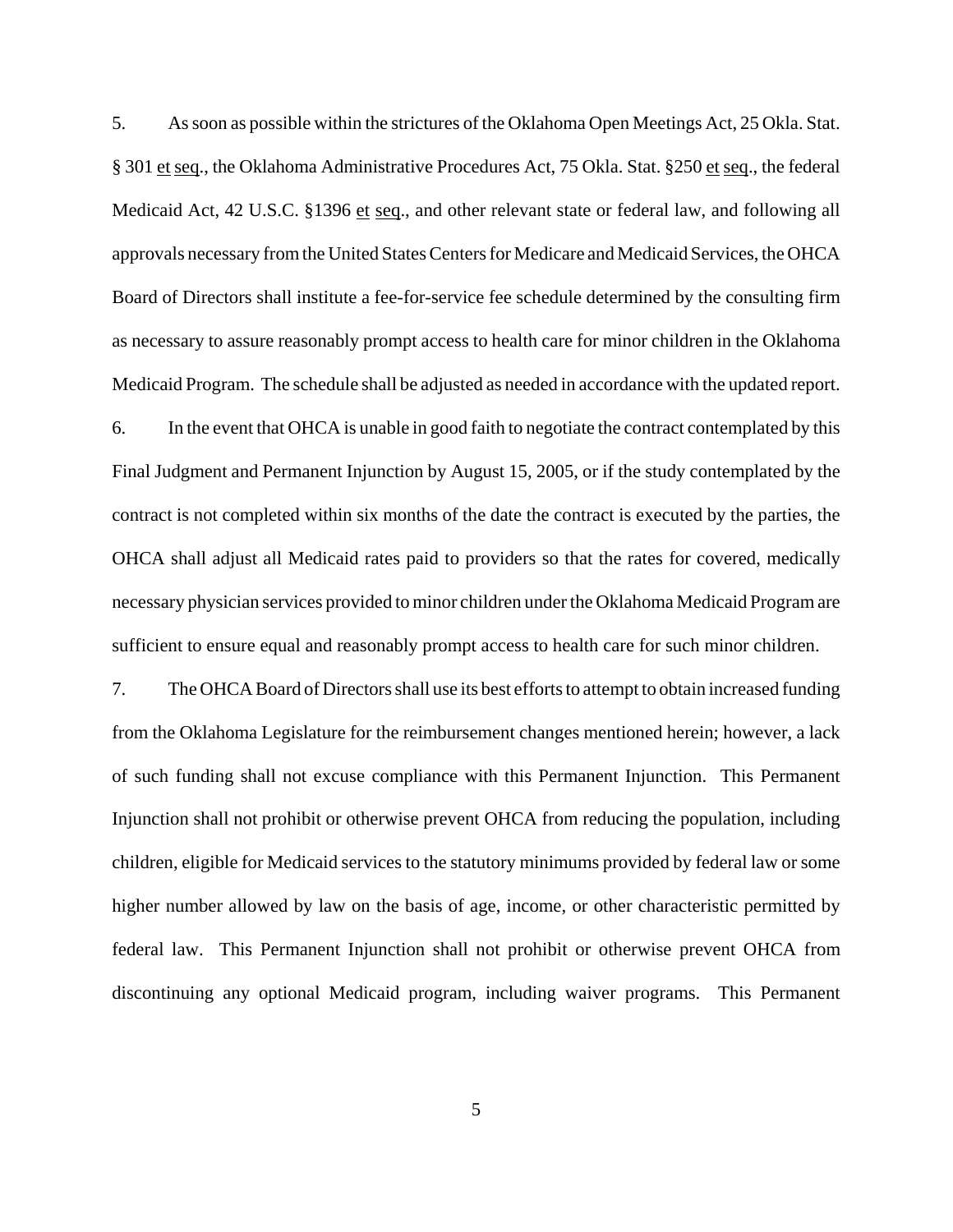Injunction shall not prohibit or otherwise prevent OHCA from discontinuing the Oklahoma Medicaid program in its entirety temporarily or permanently.

8. Defendants shall assure that OHCA immediately adopts and implements new periodicity schedules (for periodic comprehensive medical screening examinations, dental screening examinations and vision screening examinations) after consultation with recognized medical and dental organizations involved in child health care, including OKAAP, Oklahoma State Medical Association, and the Oklahoma Dental Association. In this regard, the OHCA Board of Directors shall invite OKAAP, the Oklahoma State Medical Association, the Oklahoma Dental Association and/or other recognized medical and dental organizations involved in child health care to appoint members to an advisory committee that will meet with the OHCA EPSDT Unit (recently renamed Child Health) staff at least annually to consult on a periodicity schedule for EPSDT services. This advisory committee shall meet no later than forty-five days after the date of this Permanent Injunction.

9. The OHCA Board of Directors shall file notice of the following with the Court within seven days of occurrence:

(a) the Board's action approving the rate increase ordered in Paragraph 1 of this Final Judgment and Permanent Injunction, including the agenda for and public minutes of the Board meeting in which such took place;

(b) the Centers for Medicare and Medicaid Services' approval or denial of the rate increase ordered in Paragraph 1, including the actual correspondence;

6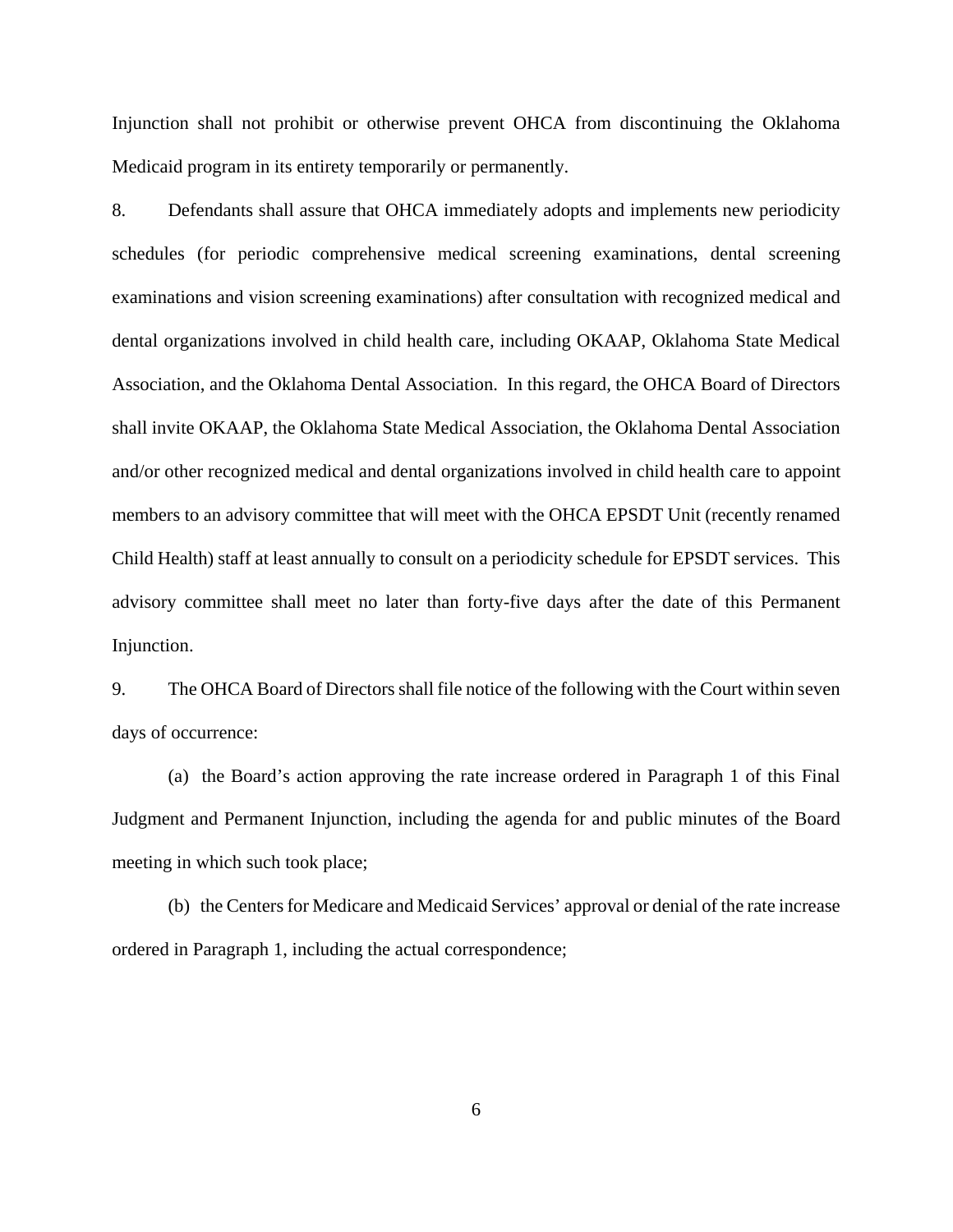(c) the Board's action implementing Paragraph 2 of this Final Judgment and Permanent Injunction, including the agenda for and public minutes of the Board meeting in which such took place;

(d) execution of the contract required in Paragraph 2, including a copy of the contract;

(e) the Board's action approving the rate increase ordered in Paragraph 5 or 6 of this Final Judgment and Permanent Injunction, including the agenda for and public minutes of the Board meeting in which such took place;

(f) the Centers for Medicare and Medicaid Services' approval or denial of the rate increase ordered in Paragraph 5 or 6, including the actual correspondence;

(g) invitation to organizations as provided in Paragraph 8 of this Final Judgment and Permanent Injunction, with a copy of each such invitation; and

(h) the meeting of the advisory group provided in Paragraph 8, including the agenda for and public minutes of the meeting.

10. Counsel for defendants shall provide a copy of this Final Judgment and Permanent Injunction to, and obtain and file with this Court a signed and dated acknowledgment of receipt of same from, each defendant named herein.

11. The Court retains jurisdiction of this matter for a period of one (1) year from this date, or until conclusion of a compliance determination one year from this date. In that regard, **on May 19, 2006 at 9:30 a.m., the parties shall appear before the undersigned for a hearing to determine defendants' compliance with the mandate of this Final Judgment and Permanent Injunction.** The parties shall be permitted to conduct discovery from February 20, 2006 until April 30, 2006 on

7